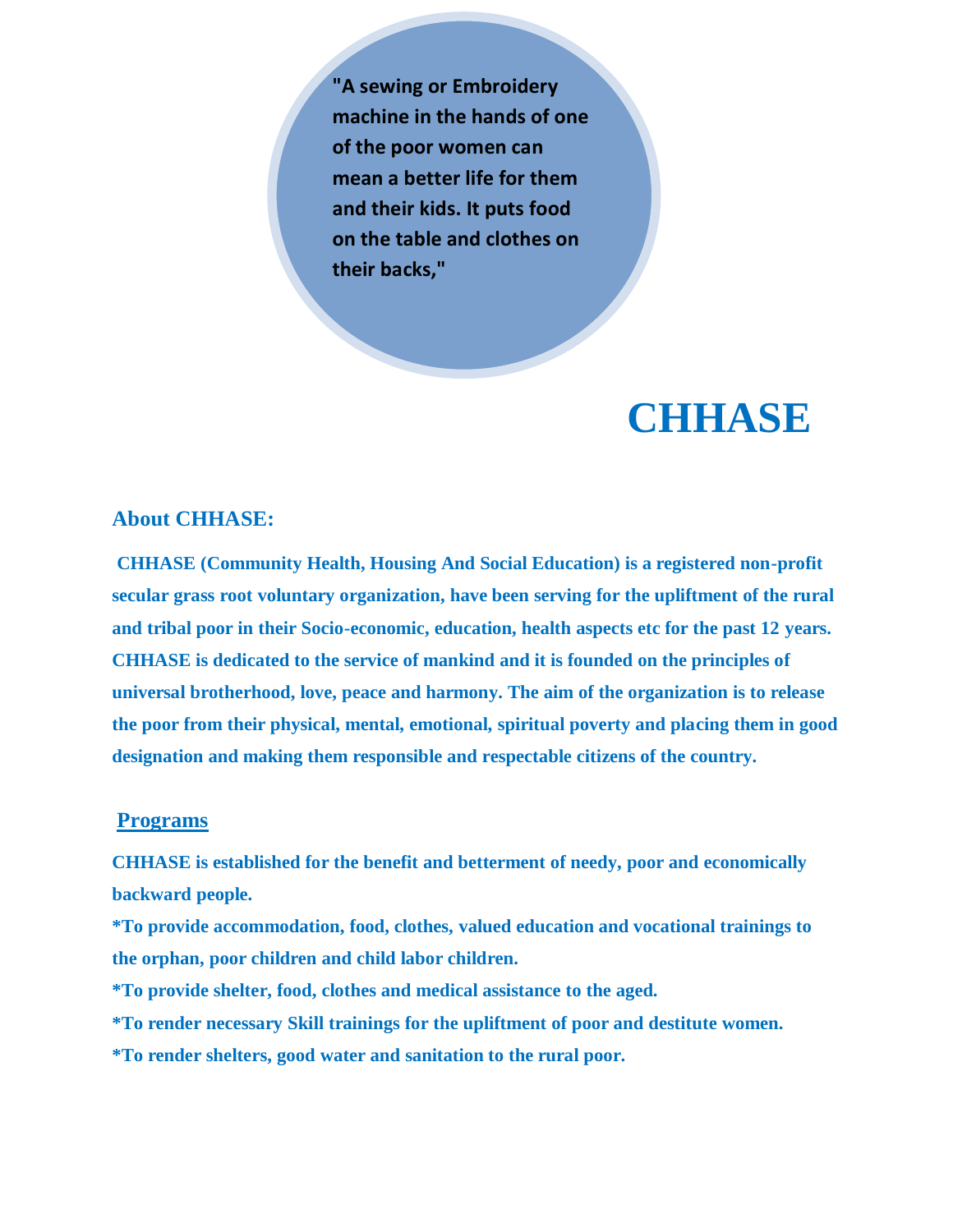● ● ●

**Poor families in the area are often in financial crisis because the low wages are not enough to support families.**

● ● ●

**\*Mainly to uphold child rights through enrolment and retention of all children in various schools until they complete grade ten, facilitate their higher education or vocational trainings.** 

**CHHASE Educate after school program started to provide education to the poor children, who are lacking behind in studies due to child labor and many more reasons. Through these educational program, CHHASE has given education to** 

**6000 children by way of scholarships, school kits, uniforms, hostel fee etc, but able to main stream 4500 plus children in schools and now their studies are going on well. Where ever necessary, CHHASE provide fees, uniforms, school kit etc to more under privileged children in rural areas.**

#### **Trainings to women**

**CHHASE looks forward to generate confidence in women and girls by further strengthening their qualities of leadership, their self-confidence, their bargaining power and their representation in policy making.** 

**Through our CHHASE Fashion school and CHHASE Cmmunity college, Poor and illiterate women and girls from rural areas are imparted training in leadership, management, accounting, crafts, textile designing, toys making, Brick making, healthcare, literacy and rural based business skills.**

**The literate young women and girls in villages shall be given free computer training through CHHASE computer centers set up by CHHASE. Their strength of solidarity, which is above caste and creed, helps them support each other in adversity. Through CHHASE, these rural women and girls can experience the joy of success with collective action. Today's woman and girls needs to step forward and initiate development projects, better village governance, awareness and quality life. With the financial support and entrepreneurship and education, women and girls can get opportunities to break the cycle of poverty.**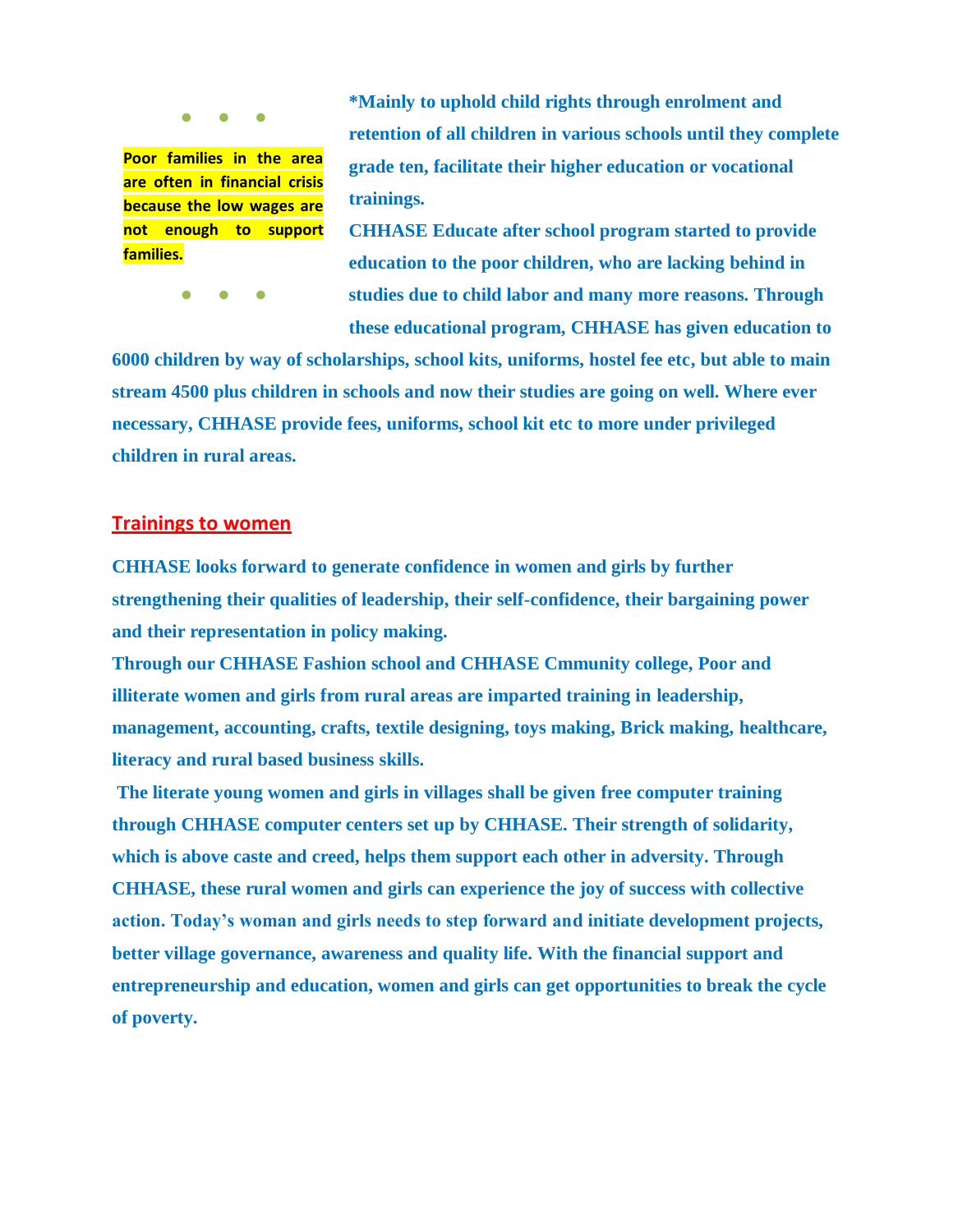# **SHGs For women and girls.**

SHG is a group formed by the community women, which has specific number of members like 15 or 20. In such a group the poorest women would come together for emergency, disaster, social reasons, economic support to each other have ease of conversation, social interaction and economic interactions.

# **Objectives**

- To sensitize women of target area for the need of SHG and its relevance in their empowerment process.
- To create group feeling among women.
- To enhance the confidence and capabilities of women.
- To develop collective decision making among women.
- To encourage habit of saving among women and facilitate the accumulation of their own capital resource base.
- To motivate women taking up social responsibilities particularly related to women development.

Self-help Groups are around the world for several years and it is only now that their true potential is being realized by players in the microfinance sector.

# **Political Impact of Self-Help Groups**

SHGs often interact with local civic leaders to promote their interest in community development though the establishment of roads, ration cards, construction of school buildings, etc., and they also fund the election campaigns of any group members willing to step into politics.

This is an emerging trend in India, where a majority of SHGs are formed by women, hence this trend has implications on women empowerment as well (discussed in another article).

# **Social Impact**

SHGs promote social harmony because they are composed of community members with common interests. As group members from different ethnic group realize they are all aiming for the social and economic betterment of themselves and their families, they may be encouraged to overlook their differences.

However, the informal nature of the groups fails to guarantee total gender and ethnic equality, because certain sub-groups may still be able to dominate minorities.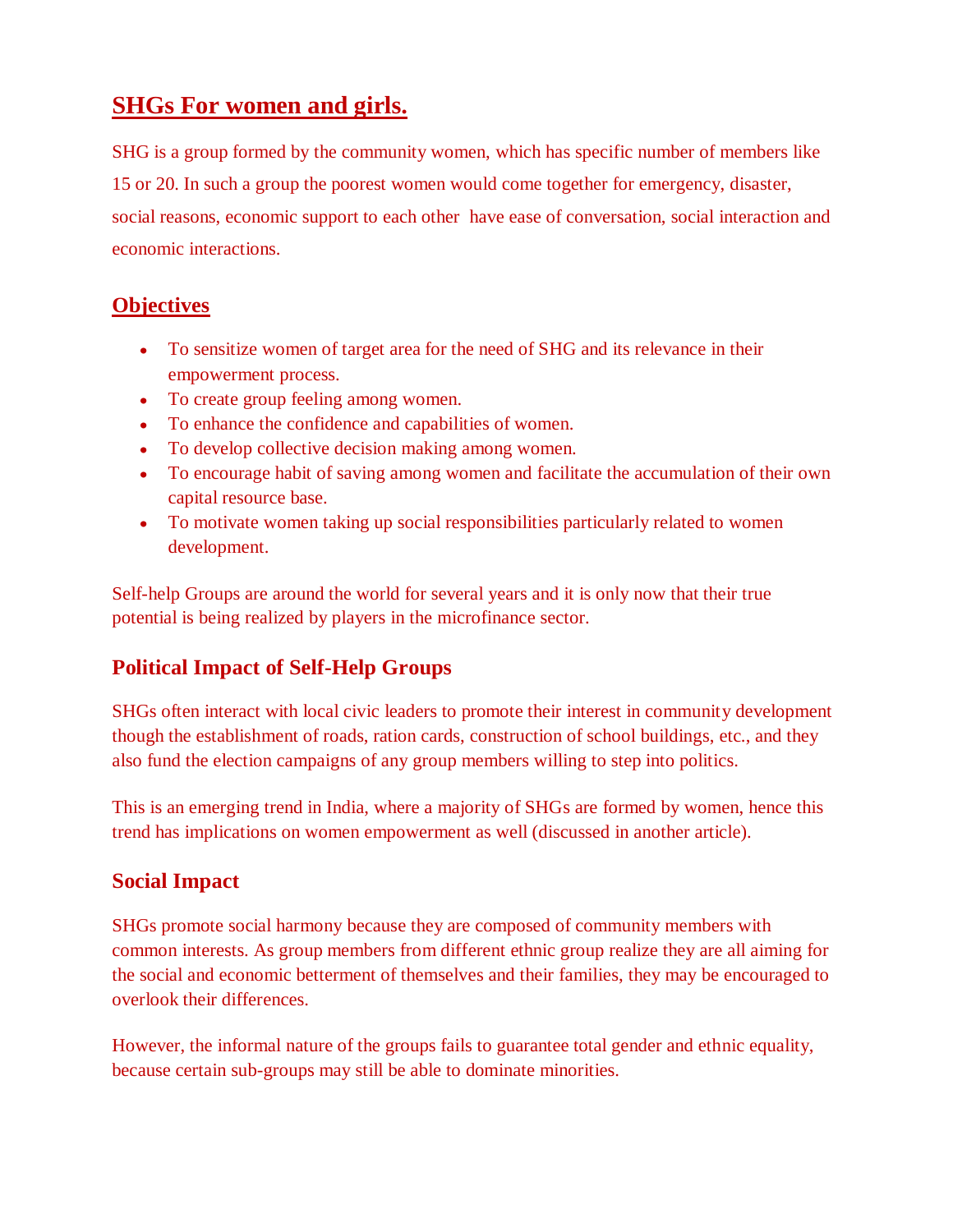# **Self-Help Groups: Strength in Numbers**

While the various self-help options available make it possible to achieve significant breakthroughs all by you, some people prefer to find their personal freedom in self-help groups. Although less times is invested dealing with each particular individual, the collective membership will often work together to brainstorm creative and unique strategies, to obtain fresh perspectives on old issues and to increase the accountability factor. While a "Lone Ranger" can fall off the wagon without anyone knowing or caring, in a self-help group, there are others waiting to lift you up when or if you fall. Self-help groups include the traditional "12 Step Programs" that aid in battling addiction of all sorts, as well as support groups for individuals suffering from illnesses or other issues relevant to health.

Furthermore, self-help groups have grown beyond dealing with health "problems" to those that address and assist those with common concerns or circumstances, like women who have decided to breast-feed, those who are single and even parenting groups. Finally, there are family self-help groups that can help the loves ones and relatives of those dealing with serious issues like alcoholism, drug addiction, those dealing with long-term or terminal illnesses, etc.

Not only do self-help groups offer strength in numbers, they have also increasingly come to offer greater convenience than previously imagined. Today, not only do attendees have the option of face-to-face meetings and group events, but some also hold meetings online or over the phone to address the needs of those with busy schedules, those who are virtually bed-ridden, or those who are "shut ins."

# **The Benefits of Self-Help Group Meetings**

In addition to offering convenience, the other attractive feature of self-help groups and meetings is that they are much more affordable than private counseling or therapies. Some are totally free and others are offered for nominal fees that just about anyone can afford to pay. Many of the most popular self-help programs that are available are so popular that even small, more rural communities offer multiple meetings in various locations all throughout the week and month. Plus, with the advent of online self-help groups, there is even greater anonymity and the relief of other concerns like discrimination, etc. that might arise in traditional face-to-face encounters.

In addition to convenience and cost, other benefits of self-help group situations are that you are imbued with a greater sense of belonging and community. Since many of the maladies that lead people to find help in a self-help group are issues that make you feel isolated and alone, this sense of community can go to great lengths towards helping individuals find freedom and recovery.

# **CHHASE Self Help Groups**

Self-Help Group Project of Community health,housing and social education (CHHASE), Tamil Nadu, gained momentum since May 2004 with an integrated approach for poverty reduction in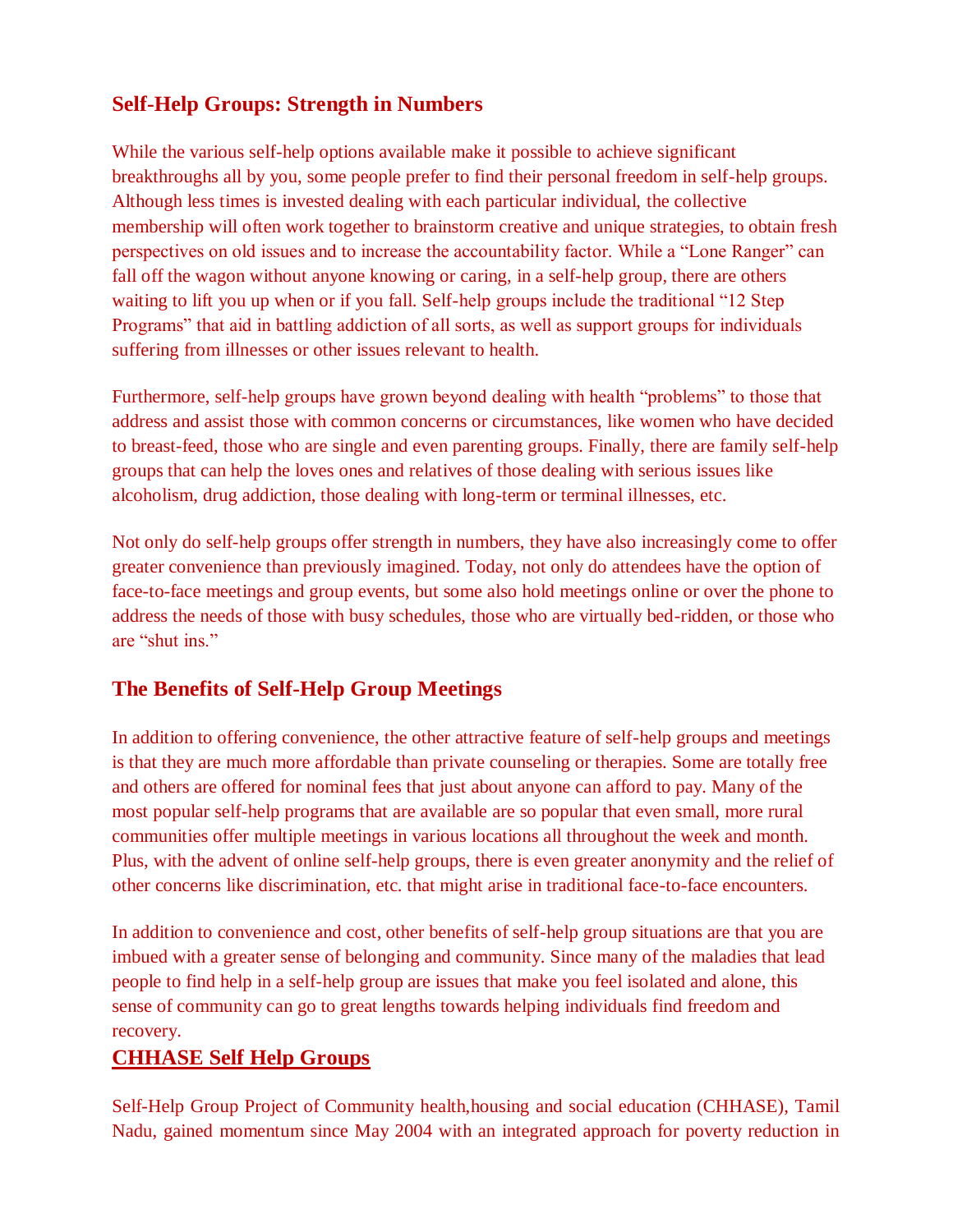rural areas. We follow a modified version of CASHPOR index based on housing index, assets and family income of the households for targeting women.

Cohesive women's Self-Help Groups (SHGs) are formed. Rural women are encouraged to pool rather than the amount, and internal rotation in the form of lending to needy members are the basis of group strength.

Key components of the Women's Development Project are:

- *Training* in entrepreneurship, community development and vocational skills.
- *Credit linkage* to cater to the needs of poor women. Their credit worthiness has been proved savings on a regular basis, however small they may be, as a common fund. Regularity in savings, beyond doubt and repayment rates are in excess of 98%.
- *Income generation programmes* such as Embroidery, Tailoring, computer skill,weaving, paper cup making, food vending, pot making, poultry, spice grinding, juice pressing, bicycle repair are initiated. Groups of women can together take up bigger income generating projects like bakery goods manufacture and brick making.

# **Train women to earn & live project**

**"A sewing machine or Embroidery machine in the hands of one of the poor women can mean a better life for them and their kids. It puts food on the table and clothes on their backs,"**

### **BACK GROUND**

**Many are sinking deeper into poverty and needs are growing as crisis spreads: many women, girls in our target area are uneducated and school dropout at young age. Poorest among are struggling to put food on table. Many postpone children education just to keep their families fed. They put off health care needs to pay basic utilities. They postpone dreams or stop saving money because there's nothing extra to save. The secret of training is to empower, restore and regenerate women and girls.** 

**When women and girls are poor, families and communities cannot be strong. Women living in poverty face greater challenges in earning a steady income, educating and feeding their children, and escaping violence.**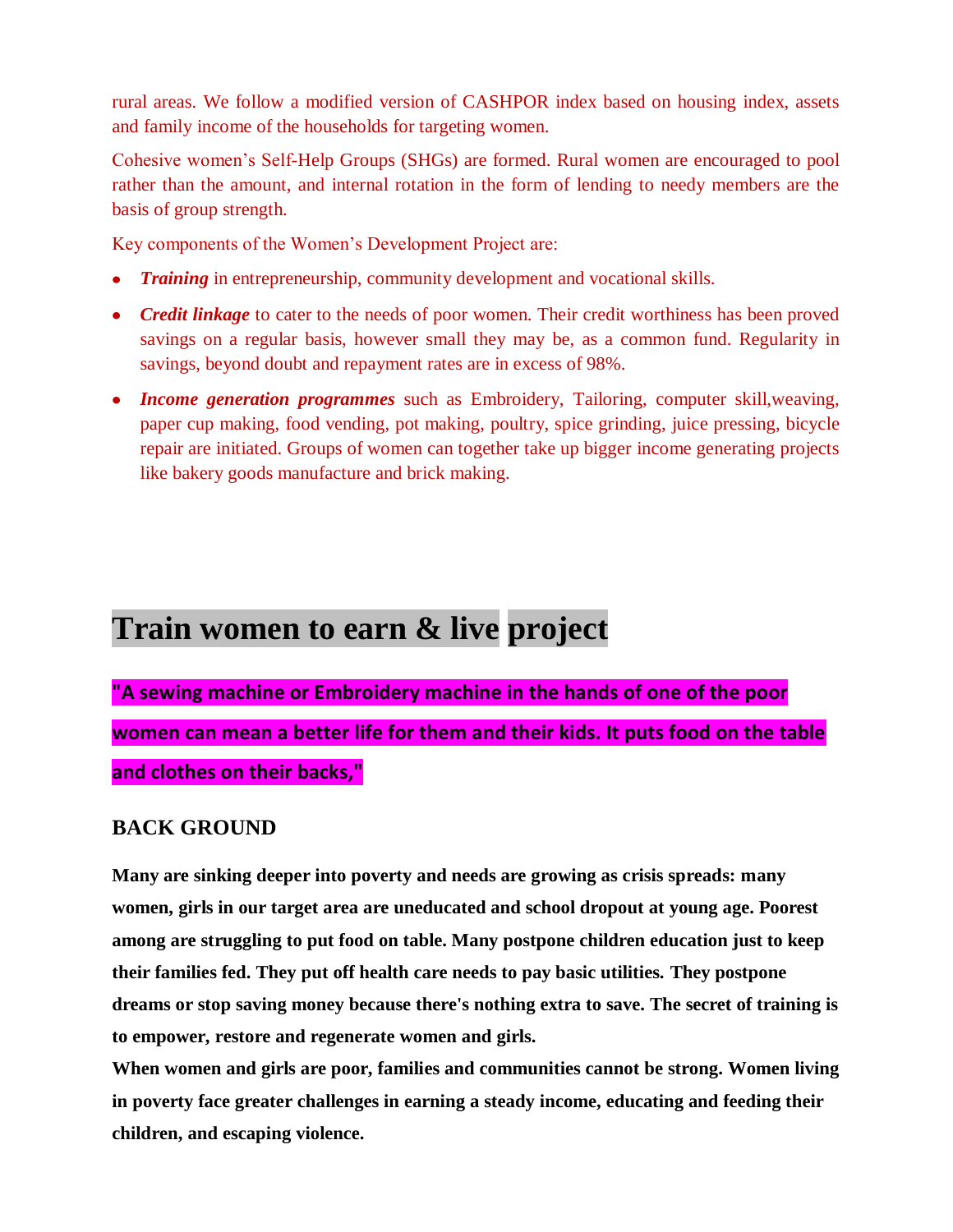**More than ten lakh people around the world live on less than ten rupees a day— and women makes majority of the world's poorest citizens. Women face much number of economic barriers in developing countries, such as unequal low wages, bad working conditions, property rights, and lack of access to credit.**

#### **Problem**

**There are still millions of women and girls who remain in poverty and are exploited, despite their long hours of hard labor. It is our social responsibility to bring the deprived and hapless women and girls into the mainstream, so as to enable them to avail the new opportunities that are developing with the ongoing economic reforms in our country.**

#### **Our solution**



**CHHASE looks forward to generate confidence in women and girls by further strengthening their qualities of leadership, their self-confidence, their bargaining power and their representation in policy making.** 

**Poor and illiterate women and girls from rural areas are imparted training in leadership, management, accounting, crafts, textile designing,toys making,Brick making, healthcare,**

**like fruit,vegetable,spices vending in streets and in road sides.**

**literacy and rural based business** 

**The literate young women and girls in villages shall be given free computer training through** 



**computer centers set up by CHHASE. Their strength of solidarity, which is above caste and creed, helps them support each other in adversity. Through CHHASE, these rural women and girls can experience the joy of success with collective action. Today's woman and girls**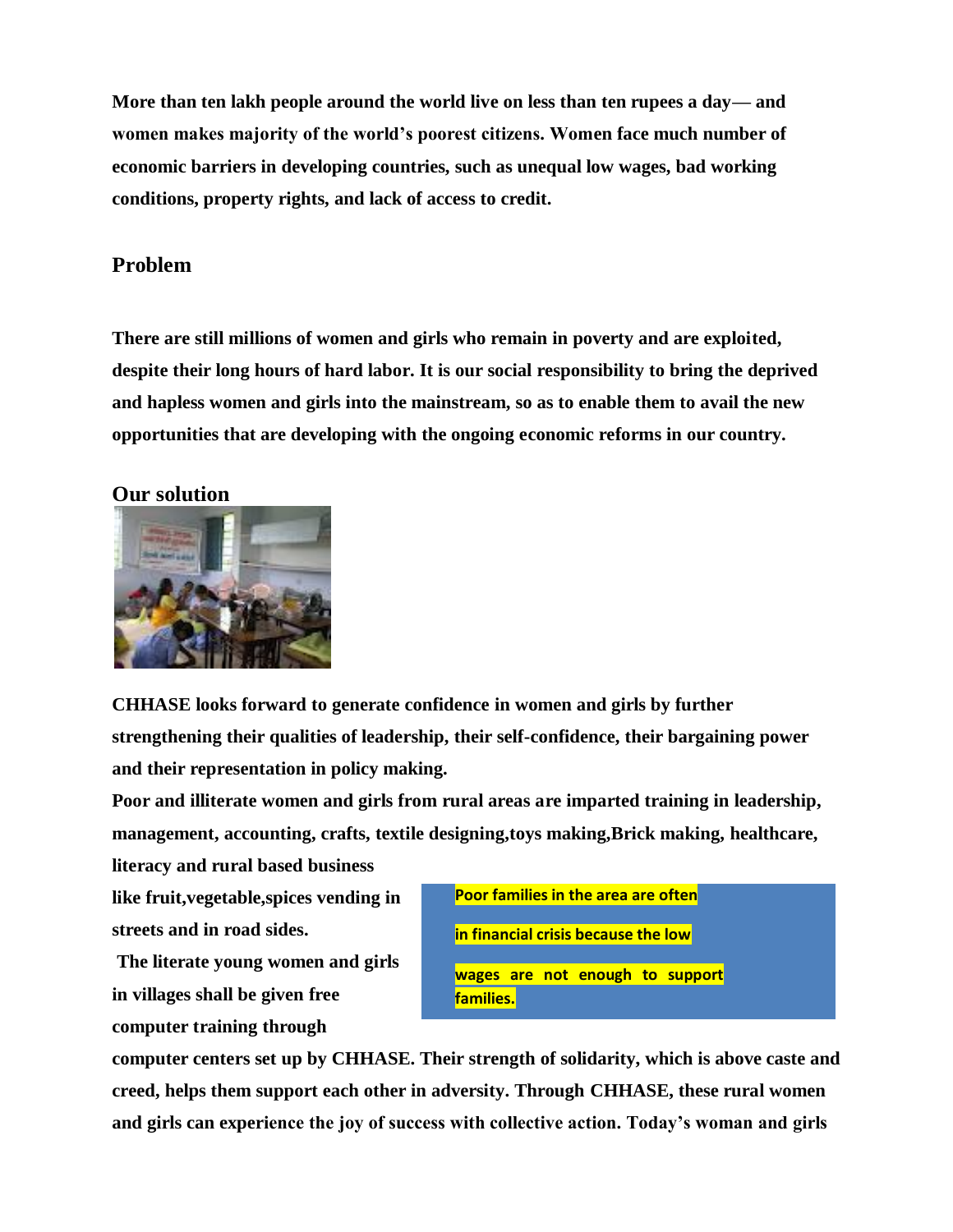**needs to step forward and initiate development projects, better village governance, awareness and quality life. With the financial support and entrepreneurship and education, women and girls can get opportunities to break the cycle of poverty.** 

#### **Our Objectives**

**• Provision of income skills to girls and women.** 

**• Creating awareness among oppressed women and girls about their rights in society.** 

**• Giving self-confidence to these disadvantaged women and girls by providing them with skills which will enable them to avail jobs opportunities in industries or set up their own micro business.** 

**• Empowering poor girls of age between 18-35 years, with stitching, embroidery training and rural based vending business and literate poor girls of age between 18-35 with computer trainings.** 

**• Provision of marketing skills (Survey, production and sales)** 

**• self-help group (SHG)formation and micro loan for girls and women.** 

**• Educating women and girls about the** 

**health issues and their healthy life through conducting seminars and workshops.** 

**•Creating job opportunity and encouraging self employment.**

**•providing necessary infrastructure for self employment, where ever possible.**



women will be trained through the women's sewing center. The poor communities will be able to save their income and earn at their household level.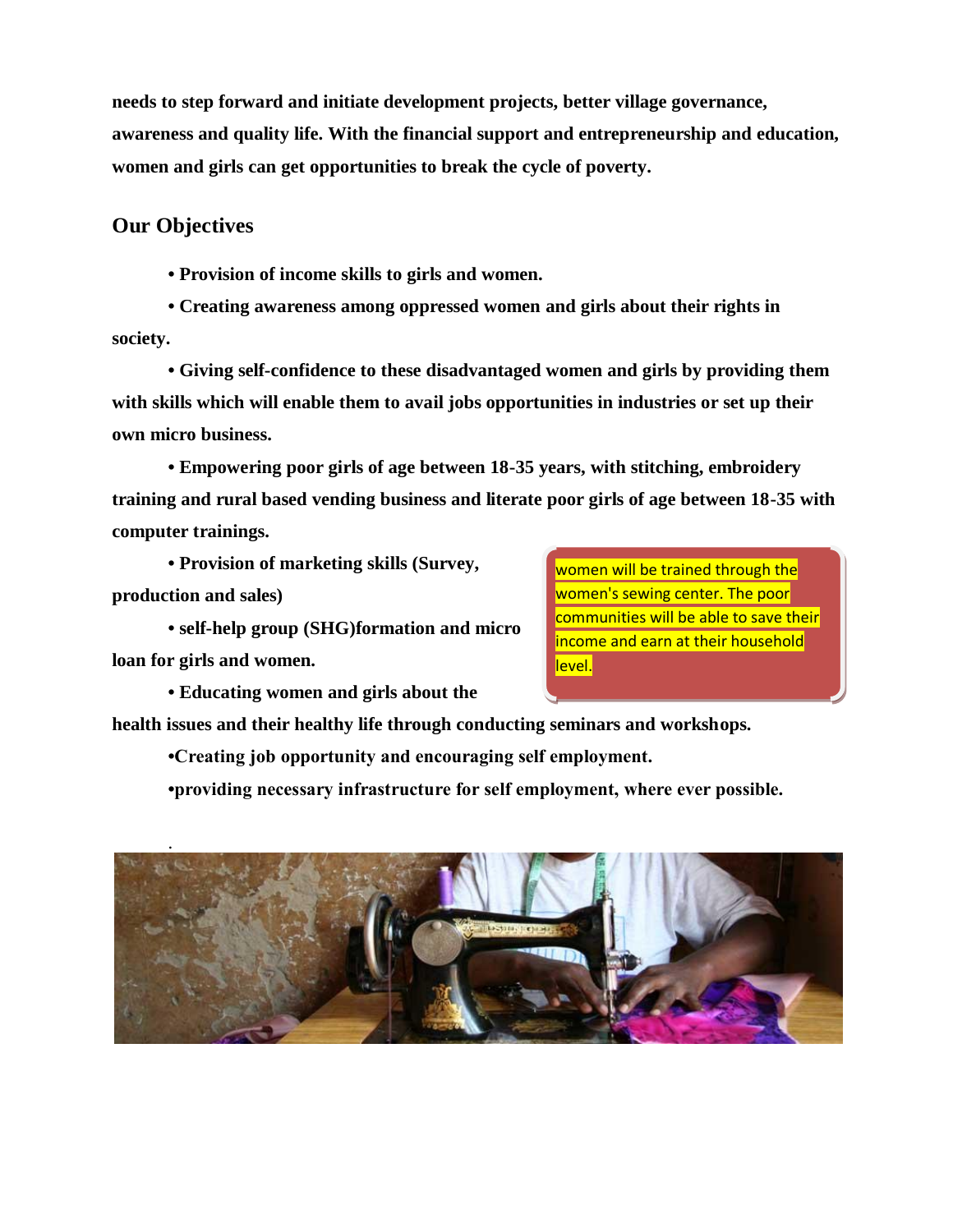#### **Provision of income skills**

**Women and girls in India need to acquire remunerative and marketable skills which are not taught at home, such as facility with computers, fluency in an internationally spoken language, financial skills, and knowledge of social systems. New methods to promote interactive and collaborative learning can help develop critical thinking and decision making skills and instill a habit of lifelong learning—capacities that will equip girls for a rapidly changing world.** 

**Training programmes for rural women and girls comprise the following:** 

- **Tailoring skills**
- **Embroidery skills**
- **•Toys making**
- **•Crafts**
- **•Artificial jewelry making**
- **•Textile designing**
- **•Soap making, Agarbathi making, etc**

**And Village need basedskills training & vending business**

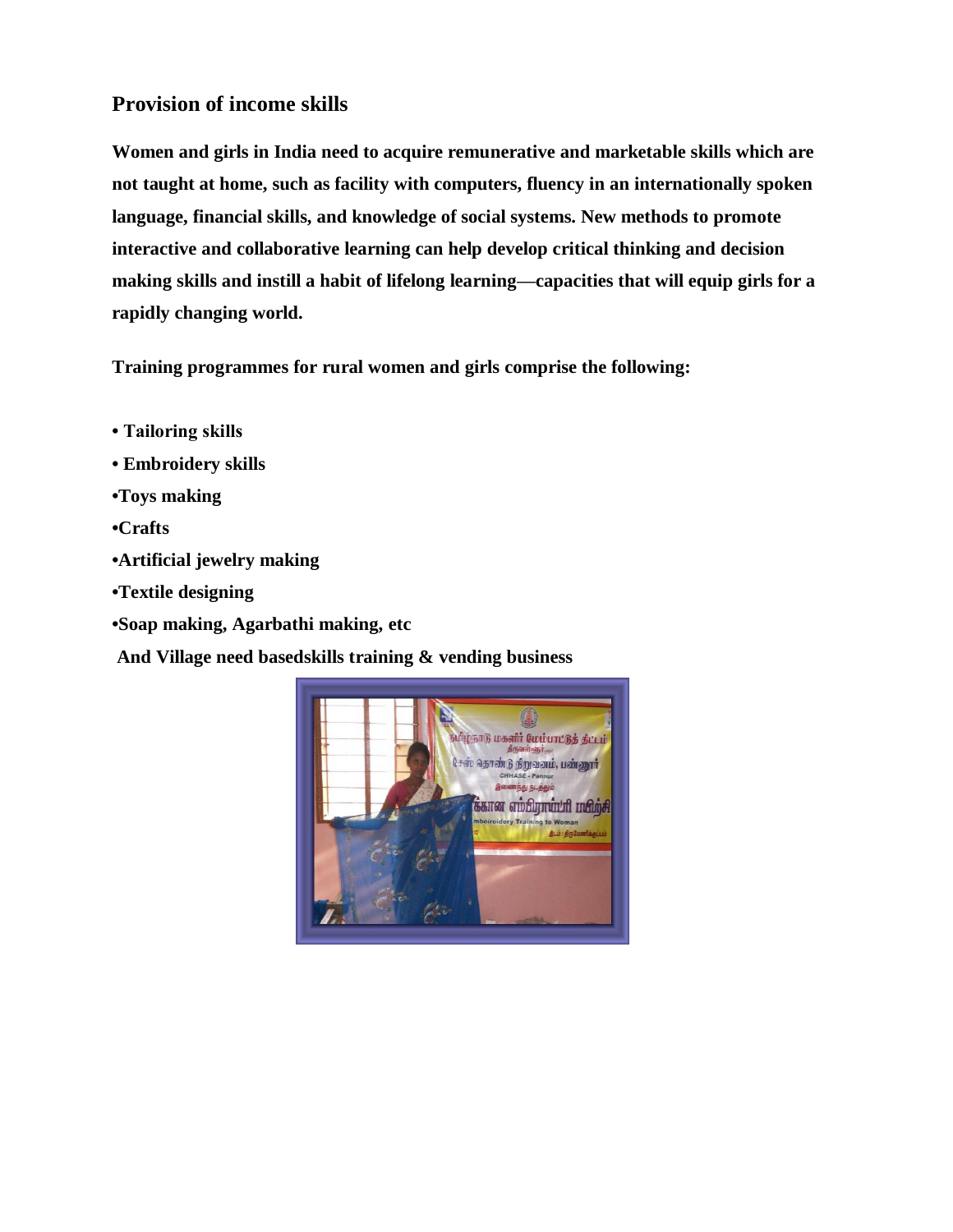



#### **Our achievements:Till Oct.2013**

| Sl.No          | Name of skill         | No.of trainees |
|----------------|-----------------------|----------------|
|                | Tailoring             | 300            |
| $\overline{2}$ | Embroidery            | 240            |
|                | Beautician            | 50             |
| $\overline{4}$ | Vending               | 50             |
|                | Artificial jewelery   | 30             |
| 6              | Embroidery (for ST's) | 18             |
|                | <b>TOTAL</b>          | 688            |

## **Refreshment**

**The poor and under privileged rural trainees suffer without refreshment. They come for training after doing all their house hold work. CHHASE provide refreshment like tea and biscuits to give energy to our trainees to learn better and to provide a better future to earn and live securely.**

### **Stipend**

**During training period,the poor and under privileged rural trainees suffer without their daily wages. CHHASE help the trainees with a small sum of stipend to run their families without any difficulties during training.**

#### **Sewing or embroidery machine**

 **CHHASE provide job opportunity where ever possible in the local market. Some of our trainees are not able to go for work due to certain problems and some of them are not able to start their own business due the cost of sewing or embroidery machine and accessories. CHHASE select the deserving, and provide sewing machines to start their sewing business.**